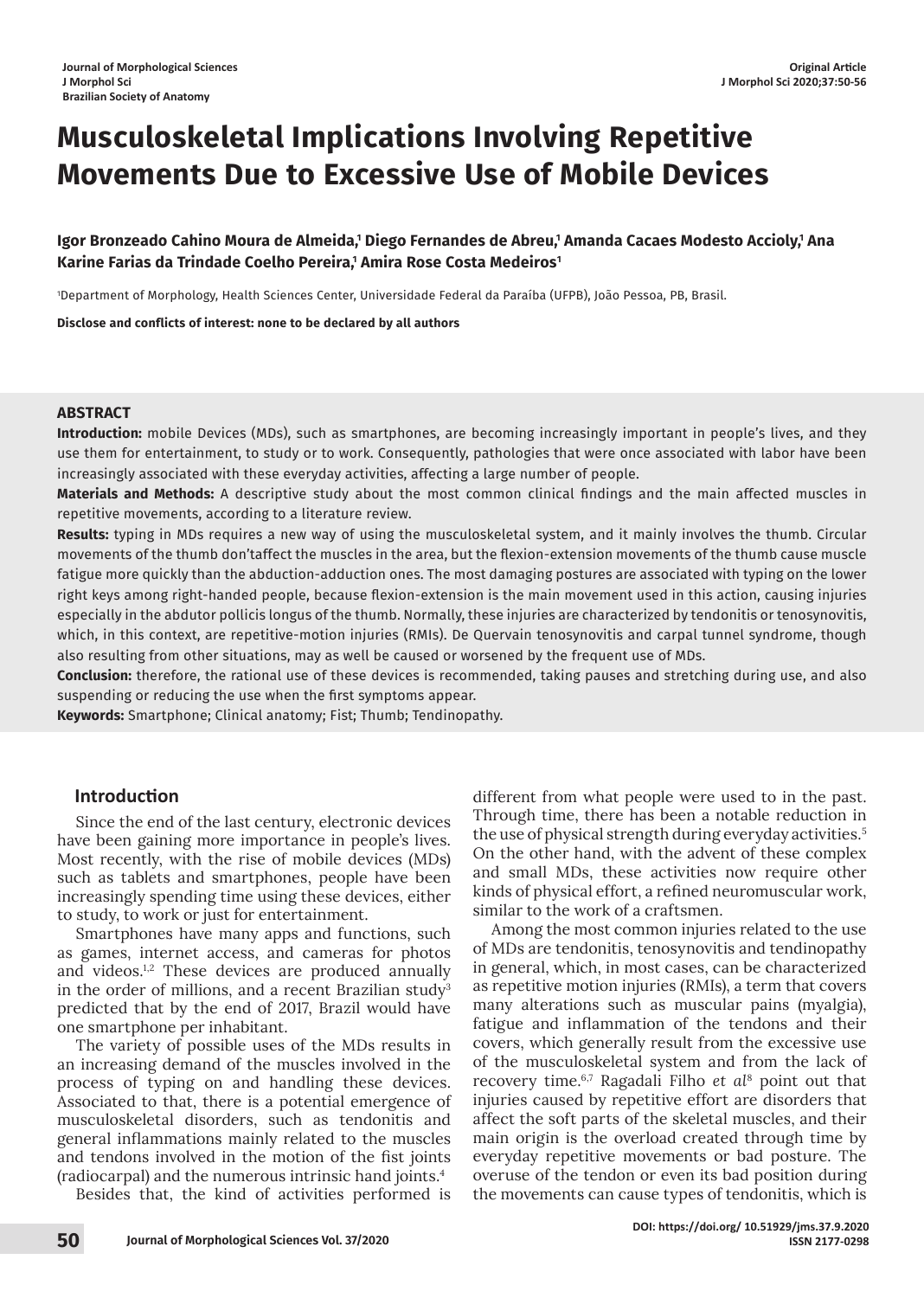an inflammation of the tendon itself, or tenosynovitis, which is an inflammation of the tendon structure and of the tissue that covers it. Subsequently, if the inflammation persists, the picture of the disease can progress to a more fragile tendon, leading to even more pain than at the onset of the injury.<sup>9</sup>

Due to the increasing use of MDs and to the many pathologies associated with their excessive use, a more in-depth study, collecting multidisciplinary knowledge and synthesizing all of the current information is of great importance.

The objective of the present study was to evaluate the main muscles affected due to repetitive movements related to the use of MDs, and the clinical repercussion of that, with a review of the main associated pathologies.

## **Materials and Methods**

A descriptive study about the main affected muscles and the respective clinical implications due to the excessive use of MDs. We used human anatomy books as reference, as well as the dissected left upper limb of a corpse from the laboratory of the Department of Morphology of Universidade Federal da Paraíba (UFPB). The study was conducted between March and May 2017.

In addition, we performed a literature review of the musculoskeletal implications related to the excessive use of MDs. The data was collected from the PubMed database using the keywords: smartphone, tendinopathy, fist and thumb. The connective and was used to link the keywords, and periodicals dating back to 1986were retrieved. Moreover, researches were performed in orthopedics and human anatomy books, in the Brazilian Virtual Health Library, and in general search websites to identify entities that deal with the subject of RMIs and ergonomics. Finally, a scientific literature review was performed to describe the mainly clinical manifestations associated with the excessive repetitive movements that can be related to the use of MDs.

## **Results**

Musculoskeletal alterations associated with repetitive exertion are known as repetitive strain injuries (RSIs), and in the cases in which these lesions result from the individual's work, they can be called work-related musculoskeletal disorders (WRMDs), and they are, by definition, occupational illnesses.<sup>7</sup>

Tendinitis, bursitis and tenosynovitis are common in the lives of typists, a profession that was very common until the early 1990s. Between 1986 and 1987, in the city of São Paulo, Brazil, more than 88% of the cases of work accidents reported involving tenosynovitis were of typists, showing the propensity of these workers to develop RSIs.10–12 Operators of sewing machines are also a risk group for the development of RSIs, mainly tendinitis in the rotator cuff.13 A 1993 Brazilian  $report<sup>14</sup>$  stated that, along with deafness, RSIs were

the work illnesses most notified to the Brazilian Social Security System, , and they affected workers in factory assembly lines, cashiers, packagers, registrars, among other professional categories.

Over time, with advances in technology, an increasing part of the population began to use MDs, mainly smartphones. As a consequence, pathologies that were once restricted to the work space are now related with recreational and entertainment activities, and they affect a much larger number of people.

In the 1990s, American doctors were already concernedwith tendinophaties related with the excessive use of videogames, which were mainly tendinitis in the long extensor muscle of the right thumb, which is used to press a button repeatedly.15,16 On the other hand, in the 21st century, the main concern became the excessive use of cellphones, when the short message service (SMS) became one of the most important ways of communication. Over the last decade, with the advent of touch screens, there was a significant increase in the use of MDs. In 2017, according to the Global System for Mobile Communications Association  $(GSMA)^{17}$  a trade body that represents the interests of mobile networkoperators worldwide, 5 billion people, which corresponds to more than 2/3 of theworld's population, already owned smartphones. In addition, Europe is the continent with most smartphones, ( 86% of the European population uses this kind of device).

The use of smartphones requires the activation of certain muscles in theforearm and hands; some act just to stabilize the fist, such as the extensor digitorum (ED), the flexor digitorum superficialis (FDS), the extensor carpi radialis longus (ECRL) and the extensor carpi radialis brevis (ECRB). Meanwhile, other muscles act directly in the typing process, such as the adductor pollicis (AP), the flexor pollicis brevis (FPB), the abdutor pollicis brevis (APB), the first dorsal interosseous (FDI), and the abdutor pollicis longus (APL) (Fig. 1 and Fig. 2).



**Figure 1.** Dissection of the posterior forearm in a corpse from the Department of Morphology of Universidade Federal da Paraíba of Morphology of Universidade Federal da Paraíba (UFPB), highlighting the muscles that have effect on the thumb. Source: Department of Morphology of UFPB (2017). A - Brachioradialis muscle. B - Extensor carpi radialis longus muscle (ECRL). C - Extensor carpi radialis brevis muscle (ECRB). D - ECRL and ECRB muscle tendons. E - Abdutor pollicis longus muscle. F - Extensor pollicis brevis muscle. G - Tendon of the extensor pollicis longus muscle. H - Extensor digitorum muscle. I - Extensor digiti minimi muscle. J - Extensor carpi ulnaris muscle. K - Extensor retinaculum. L - Tendons of the extensor digitorum muscle. M - Tendon of extensor pollicis longus muscle.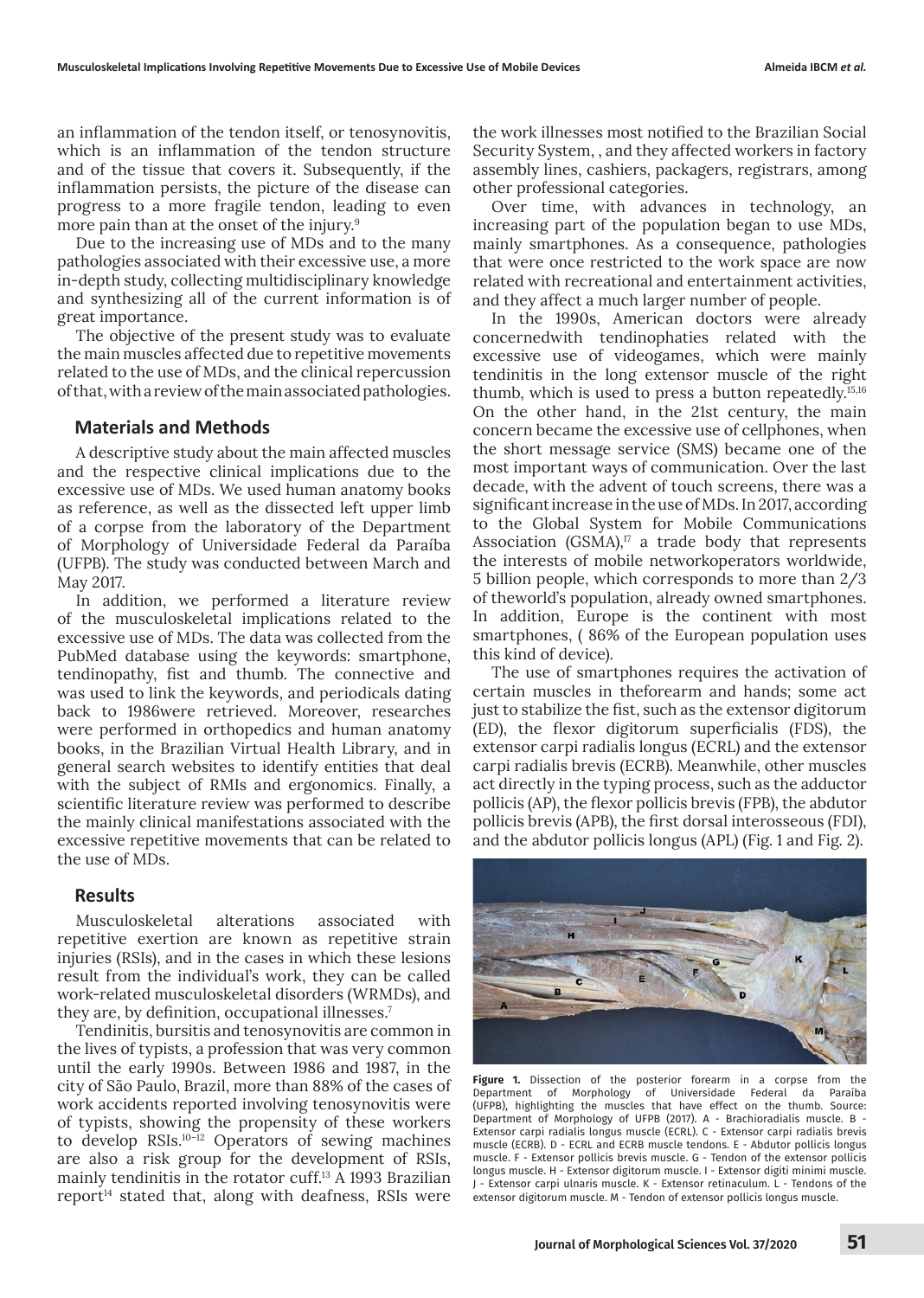

**Fiure .2** Dissection of the posterior forearm in a corpse from the Departa-ment of Morphology of UFPB, highlighting the intrinsic muscles of the hand. Source: Department of Morphology of UFPB (2017). A - Flexor carpi radialis muscle. B - Palmaris longus muscle. C - Tendon of the palmaris longus muscle. D - Flexor carpi ulnaris muscle. E - Flexor digitorum superficialis muscle. F - Brachioradialis muscle. G - Abdutor pollicis brevis muscle H -Flexor pollicis brevis muscle. I - Opponens pollicis muscle. J - Flexor tendon of the IV. K - Lumbrical muscle IV. L - Flexor digiti minimi muscle. M - Abdutor digiti minimi muscle. N – Palmar aponeurosis (partial).

Most of these forearm and wrist muscles have common features. The distal part of the forearm, in particular, requires a minimum volume to guarantee maximum functionality. Thus, most muscles in this area have their surface next to each other, and project their long tendons toward the fist and hand. Furthermore, there are the retinacula to prevent a phenome-non called "bow string", which occurs in the tendons of the forearm during the extension and flexion of the radiocarpal joints. The retinacula of the extensors and of the flexors are fibrous tissue strips that involve all of the muscular tendons of the area. Under these retinacula, the tendons run wrapped in synovial tendinous sheaths that reduce friction between them and the adjacent tissues.18

Functionally, these muscles can be grouped into an anterior compartment and a posterior compartment. The posterior compartment has the muscles related to the extension of the fist and fingers, as well as the supinator muscle, which is related to the supination movement. Most muscles in this compartment have the lateral epicondyle and the supraepi condylar crest as a common origin.19 That way, the proximal part of the extensor-supinator compartment is directed laterally. All muscles in this compartment are innervated by the radial nerve or by one of its branches (Fig. 1). Complemen-tarily, the anterior compartment contains the muscles related to the flexion of the carpus and fingers and the muscles related to the pronation movements. Most muscles in the anterior compartment have the medial epicondyle and the supraepi-condylar medial ridge of the humerus as a common origin (Fig. 2). This compartment is mostly innervated by the median nerve, and it presents some exceptions of muscles innervated by the ulnar nerve.<sup>20</sup>

Through certain activities, such as touching big and small buttons, and making clockwise and counterclockwise circular moves, and adductionabduction and flexion-extension, varying the execution speed, it is possible to ratify the functionality of these muscles, aside from understanding the possible lesions caused by the continuous and repetitive use of these systems, which can be worsened because of bilateral or unilateral typing.21,22

In regular computer keyboards, the exertion and tension while typing is distributed to many fingers involved in the process, thus reducing the final load on the articulations and specific muscles. On the other hand, on smartphones, normally all the overload of the activity is on the articulations and muscles involved with the movements of the thumb.<sup>23</sup>

The act of typing bilaterally and/or unilaterally requires the ECRL, ECRB, ED, FDS, APL and APB muscles, but typing with one thumb requires more amplitude and repetition of the muscles, resulting in more activity of the muscles involved, when compared with the use of both thumbs.<sup>22</sup> Regarding touching big and small keys, the level of effort required of the FDI muscle is much bigger when typing on small buttons, and a similar level of effort is required of the muscles to type on either big or small keys. In circular movements, there is no meaningful effect over the participating structures. In contrast, the APL and FDI muscles become extremely active during the flexionextension movements, while the APB muscle is more used during aduction-abduction.21,24

Thereby, typing on MDs mainly requires the use of the APL and APB muscles. The APL originates from the posterior surface of the radius, the ulna and the intraosseous membrane, and it emits its long tendon toward the lateral part of the fist, which is inserted in the base of metacarpal bone I. The APB shapes the lateral contour of the thenar eminence, and usually inserts itself in the radial sesamoid bone and in the base of the proximal phalanx of the thumb.

The circular movements involving the thumb don'taffect the muscles in the area. In contrast, the flexion-extension movement causes muscle fatigue more quickly than the adduction-abduction. Thus, the most damaging postures related with the movements of the thumb during typing on MDs are the ones associated with the keys located inferiorly and to the right (to right-handed people), because then the flexion-extension movements are repeatedly used, and they mainly harm the APL muscle (Fig. 3). Besides that, this muscle gets an extra overload because it is essential to stabilize the fist when handling MDs.<sup>24</sup>

Since the advent of MDs is fairly recent, the specificknowl-edge about the possible lesions caused by their use is still scarce. Thus, in the current literature there is a more generic vision regarding the appearance of tendinopathies and musculoskeletal disorders in general, which usually does not specify which tendons and muscles are more affected by the numerous possibilities of use of these technologies. Therefore, more than discussing the generic appearance of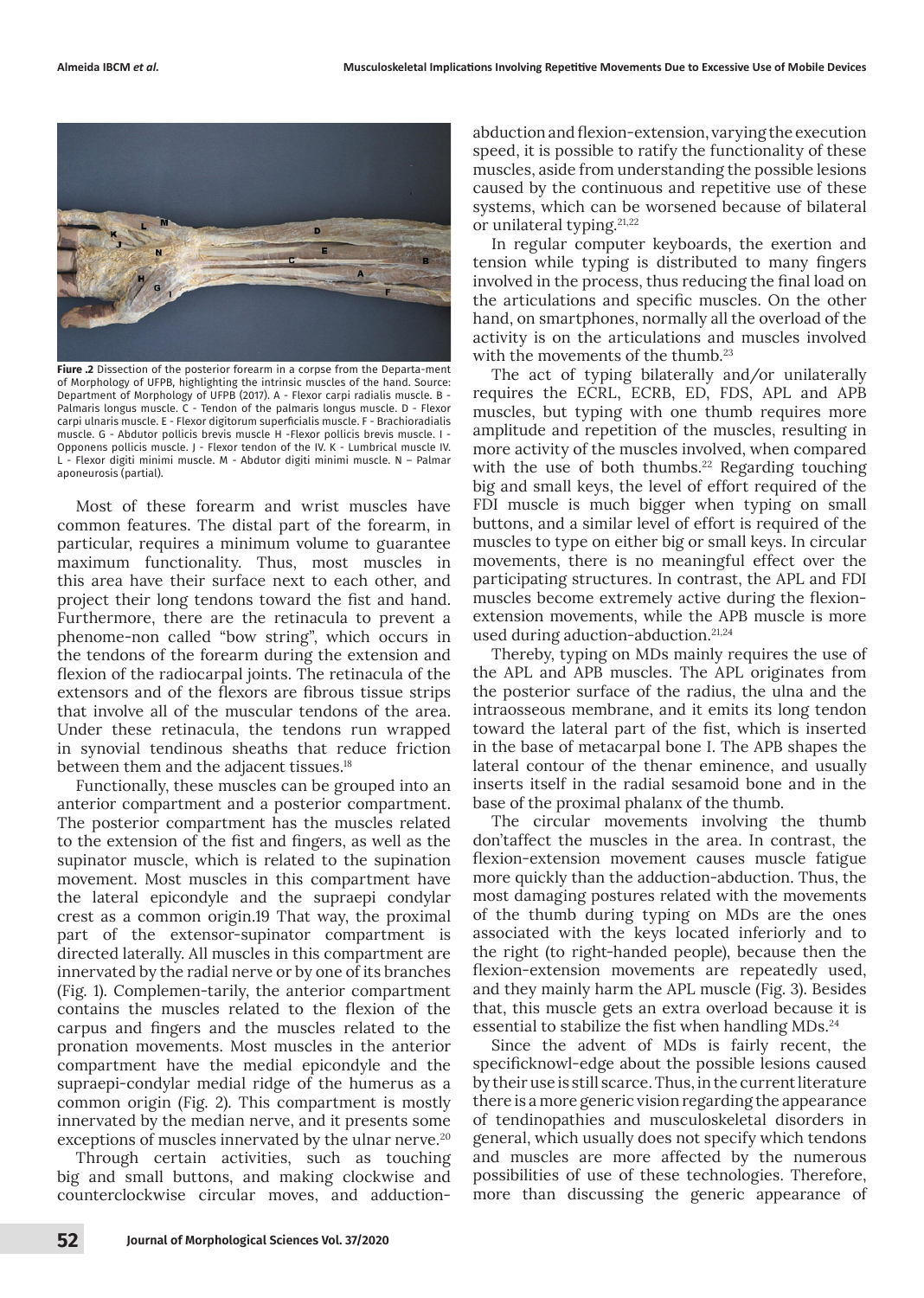

**Figure 3.** Different ways of handling MDs. (A) Image showing the most damaging posture, which involves unilateral handling with the keys located at the bottom right corner (to right-handed people). (B) Image showing bilateral handling with the thumbs. Source: Department of Morphology of UFPB (2017).

musculoskeletal disorders because of the excessive use of MDs, it is important to emphasize that there are well-described pathologies in the literature that are not only related to typing on these devices, but that can arise or can be worsened because of their use. Among these pathologies, De Quervain tenosynovitis and carpal tunnel syndrome (CPS) stand out.

Regarding the pathologies that have already been described in the literature, we made a review using recent periodicals and renowned books on orthopedics and traumatology. In each case, the pathophysiology, the symptomatology and the most recommended treatment are explained.

## **De Quervain Tenosynovitis**

De Quervain tenosynovitis, which is also called "gamer's thumb" due to the repetitive movements of the thumb performed by videogames players, is a disease caused by the thickening of the retinacula of the extensors, and it involves, among other tendons,

those of the long abductor and short extensor muscles of the thumb. This thickening tends to compress these tendons, which could cause the "shot" phenomenon, in which the movement of the thumb can feel blocked.25,26 Besides that, the muscles involved can become irritated, causing pain and swelling in the radial side of the fist, which results in a struggle to flex the thumb, like when suppressing movements.27 The swelling and pain in the radial side of the fist can also be symptoms of other diseases, such as intersection syndrome, carpometacarpal osteoarthritis of the thumb or Wartenberg syndrome. Thus, patient history, the physical exam, the Finkelstein and Eichoff tests must be performed in order to make a precise diagnosis.25 These tests assess the APL and EPB muscles. The Finkelstein test consists of an ulnar deviation of the carpus with the thumb stabilized, and the Eichoff test consists of an ulnar deviation while the thumb is pressed in flexion (Fig. 4).28



**Figure 4.** Tests to diagnose Quervain tenosynovitis. (A) Finkelstein test. (B) Eichoff test. Source: Department of Morphology of UFPB (2017).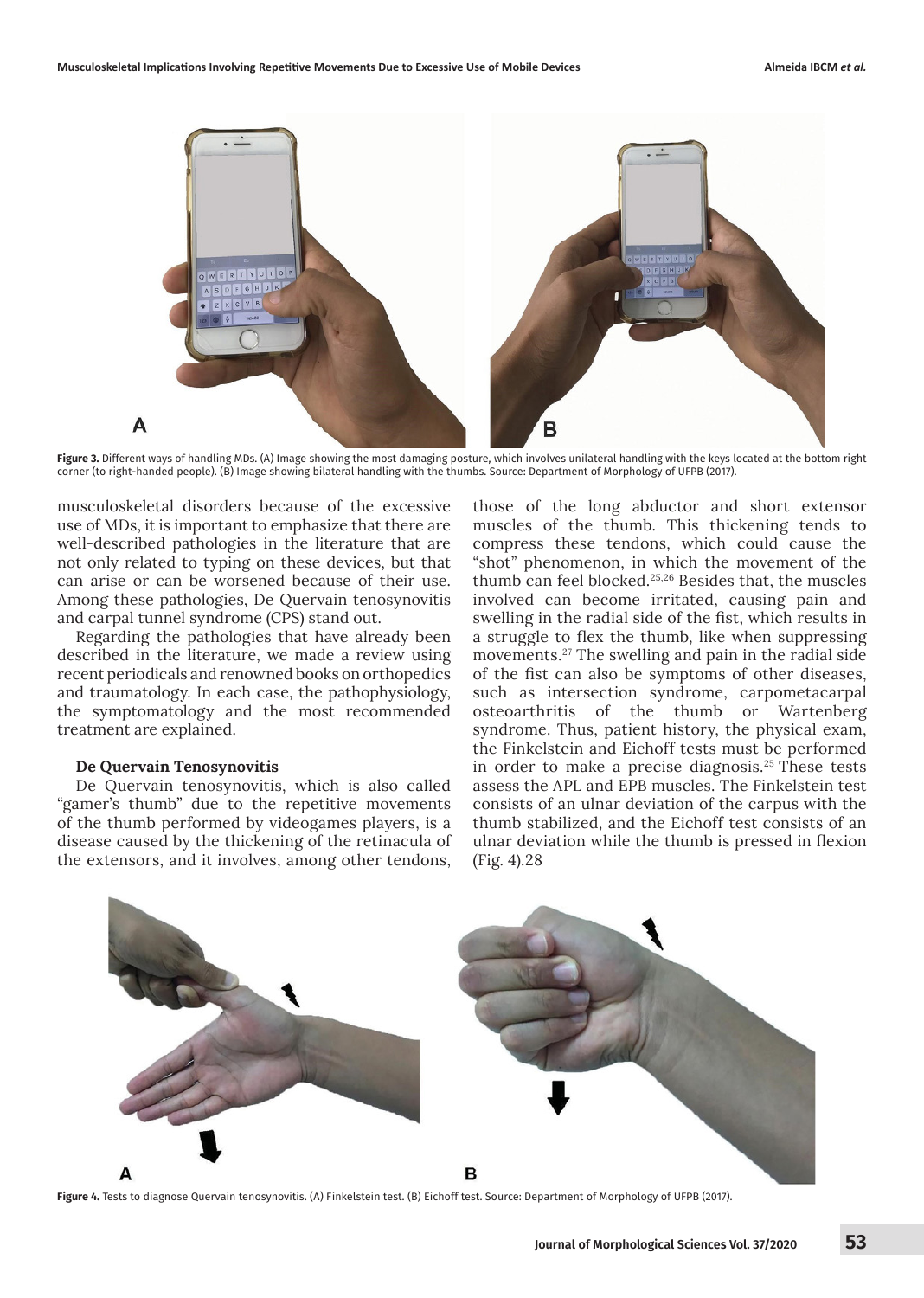The mechanism that causes the disease is still unknown, but it is associated with the continuous and repetitive use of the APL and EPB muscles, which takes place while perform-ing tasks like lifting a child, holding a golf club or even typing on an MD, and these muscles are involved in the flexion-extension muscles of the thumb.

The treatment for De Quervain tenosynovitis is initially performed with a corticosteroid injection and anti-inflam-matory agents. In some cases, a thumb immobilizer must be used to reduce the pain. In addition, iontophoresis – a therapy that uses electric currents to increase the transder-mal absorption of some drugs – can be used to reduce the oral use of anti-inflammatory agents.25,29 In combination with the medicines, the patient must undergo occupational ther-apy and physiotherapy, with the aid of ultrasound exams and massage on the area. If the inflammation does not reduce with these measures, the patient must undergo surgery.25

## **Carpal Tunnel Syndrome**

Carpal tunnel syndrome is a neuropathy that is characterized by the compression and/or traction of the median nerve at the fist.<sup>30,31</sup> The carpal tunnel is an osteofibrous structure composed of the carpal bones and the transverse carpal ligament (the retinacula of the flexors), which involves four tendons of the FDS muscle, four tendons of the flexor digitorum profundus (FDP) muscle, one tendon of the flexor pollicis longus (FPL) muscle, and the median nerve. In most cases, CPS is considered an idiopathic disease, but it can be associated with external factors, such as obesity, pregnancy, menopause, and distal radius fracture, as well as intrinsic factors, such as tumors,

and neuropathic factors, such as diabetes, alcoholism, and vitamin deficiency.<sup>31</sup>

Repetitive movements, which are usual in activities such as typing on MDs, can cause a pressure increase in the carpal tunnel and consequently a compression of the median nerve, which results in injuries at the levels of the myelin sheath and of the axon of the nerve, aside from changes in the surrounding conjunctive tissue and in the intraneural blood microcirculation. Thus, CTS can be classified in three stages: precocious, intermediary and advanced. At the precocious stage, the swelling and numbness in the hands occur during the night, and, depending on the compression level, they can affect the intraneural microcirculation, being minimized if the fist and fingers are repositioned. At the intermediary stage, the symptoms occur during the day and night, the microcirculation is permanently affected, and lesions in the myelin sheath occur. And at the advanced stage, sensitivity and motor deficit, perceivable by the weakness and atrophy of the APB muscles and the opponens pollicis, occurs. Aside from certain tests that can be performed by the examiner, such as the Phalen and Tinel-Hofmann tests, electromyogra-phy, in which the speed of the nerve impulse is verified, is the examination that is the golden standard to confirms the precise diagnosis of CTS.30–32

The Phalen and the Tinel-Hofmann tests are exemplified below. The Phalen test consists of the maximum flexion of the fist during one minute, causing the symptoms of the syndrome. The Tinel-Hofmann test consists of making a percussion of the median nerve at the carpus, which can also cause the symptoms of the syndrome (Fig.  $5$ ).<sup>33</sup>



**Figure 5.** Tests to diagnose carpal tunnel syndrome. (A) Phalen test. (B) Tinel-Hofmann test. Source: RUARO, 2004.33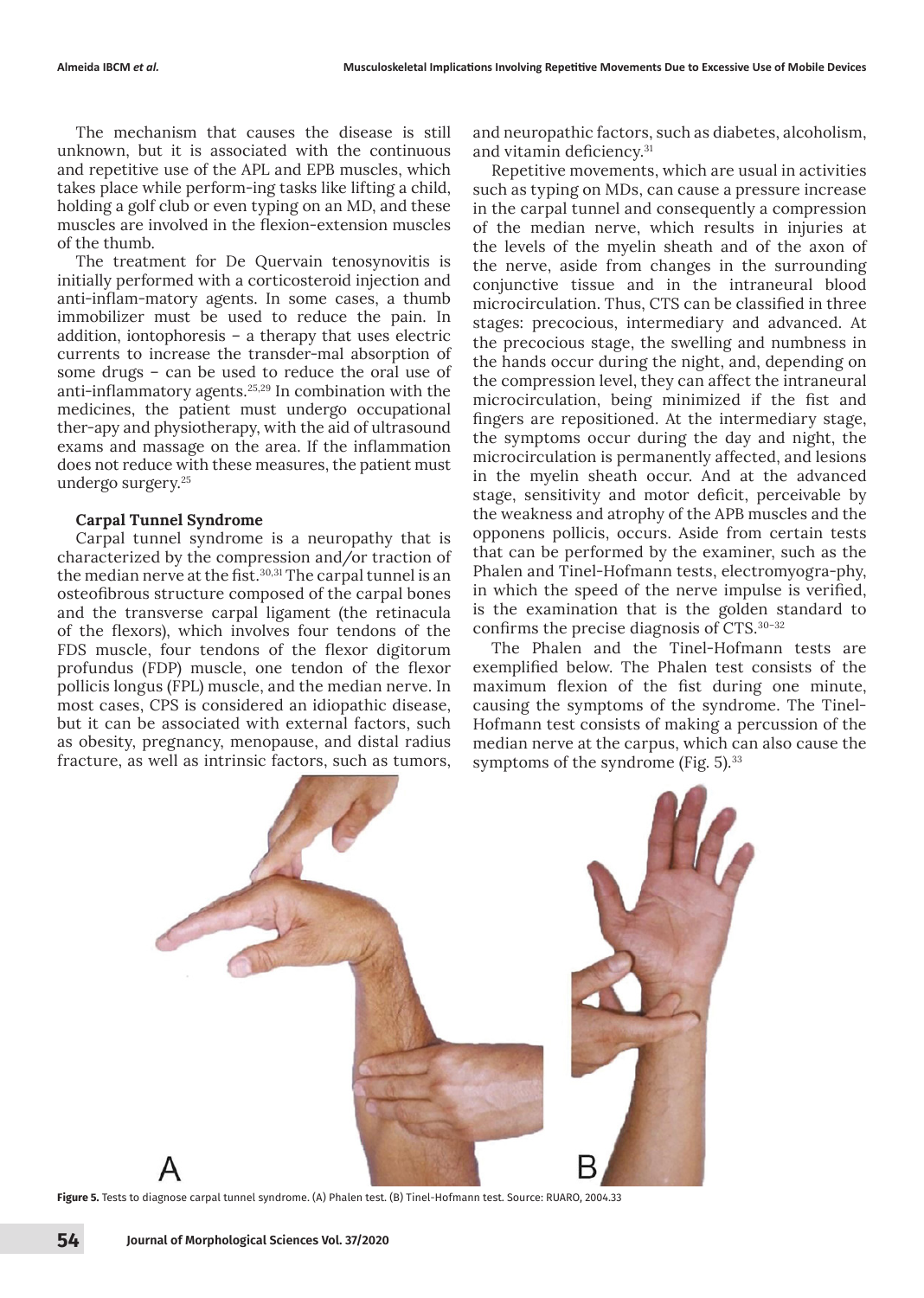The treatment for CPS can be conventional or surgical. The conventional treatment is based on the use of orthosis and medicines, in addition to motor physical therapy. Laser therapy represents an effective and non-invasive therapeutic modality for the severe cases, and in cases in which pain is the main symptom. In an average 6 to 21 sessions, an improvement in the patients with somatosensory neuropathy is observed. Currently, phototherapy reduces sensorial loss and improves the physiologic function of the nerves.34 The photobiomodulation effects consist of the proliferation of macrophages, lymphocytes, endothelial cells and fibroblasts. Clinical trials show its analgesic and antiinflammatory effects.<sup>35</sup> The surgical treatment is indicated for patients with axon loss, and it is based on the release of the transverse ligament of the carpus to reduce pressure inside the compartment where the median nerve is located.32

## **Conclusion**

The advent of new technology requires a new way of using the musculoskeletal system to type on MDs; otherwise, RMIs may occur, such as tendonitis and tendinopathy.

Differently from typing on a keyboard, in which the effort tension is divided among all of the fingers that are perform-ing the activity, during the use of MDs, such as smartphones, the thumb is usually overburdened because it performs all of the typing, while the other fingers are only used to stabilize and handle the device.

Among the movements that the thumb performs, it is notable that rotation does not cause lesions; but abduction-adduction and flexion-extension movements cause fatigue to the users. Besides that, the flexion-extension movements, which are usually performed in order to hit the keys next to the base of the thumb, are extremely damaging, causing fatigue and possible injury, mainly to the APL muscle. Additionally, pathologies such as De Quervain tenosynovitis and CPS are not uniquely linked to the excessive use of MDs, but they can be caused or worsened because of it.

The rational use of MDs, typing with both hands, taking breaks and stretching, and always reducing or suspending the use when the first pain symptoms appear, are recommended.

#### **References**

1. Lee M, Hong Y, Lee S, *et al*. The effects of smartphone use on upper extremity muscle activity and pain threshold. J Phys Ther Sci 2015;27(06):1743–1745.

2. Ko PH, Hwang YH, Liang HW. Influence of smartphone use styles on typing performance and biomechanical exposure. Ergonomics 2016;59(06):821–828.

3. Meirelles FS. Pesquisa Anual do Uso de TI nas Empresas. São Paulo: FGV/EAESP; 2017.

4. Lee S, Kang H, Shin G. Head flexion angle while using a smartphone. Ergonomics 2015;58(02):220–226.

5. Ribeiro HP. Lesões por Esforços Repetitivos (LER): uma doença emblemática. Cad Saúde Pública USP. 1997;13(02):85–93

6. Ministério da Saúde (BR). Dor relacionada ao trabalho. Lesões por esforços repetitivos (LER). Distúrbios osteomusculares relacionados ao trabalho (DORT). Brasília: Ministério da Saúde; 2012.

7. Ministério da Saúde (BR). Dor relacionada ao trabalho. Lesões por esforços repetitivos (LER). Distúrbios osteomusculares relacionados ao trabalho (DORT). Brasília: Ministério da Saúde; 2012.

8. Ragadali Filho A, Leal I, Anjos QS, Leite SA, Danelussi DP. Lesões Por Esforços Repetitivos (LER): Uma Doença Misteriosa do Trabalho. Rev Saberes 2015;3(02):76–89.

9. Britto M. Ortopedia, Traumatologia e Medicina Esportiva – RJ [internet homepage]. Tendinite, tendinopatia e tendinose [viewed July 30, 2017]. Available from: http://www.marcos- britto.com/2010/07/ tendinite-tendinopatia-e-tendinose.htm.

10. Rocha LEM, Paes EM, Sobania LC. Lesões por esforços de repetição: análise em 166 digitadores de um centro de computação de dados. Rev Bras Ortop 1986;21(04):115–119.

11. Barbosa EB, Borges FD, Dias LP, Fabris G, Frigeri F, Salmaso C. Lesões por esforços repetitivos em digitadores do centro de processamento de dados do Banestado, Londrina, Paraná, Brasil. Fisioter Pesqui 1997;4(02):83–91.

12. Rocha LE. Tenossinovite e trabalho: análise das comunicações de acidentes de trabalho (CATs) registradas no município de São Paulo. Rev Bras Saúde Ocup 1990;18(70):29–39.

13. Kaergaard A, Andersen JH. Musculoskeletal disorders of the neck and shoulders in female sewing machine operators: prevalence,

incidence, and prognosis. Occup Environ Med 2000;57(08): 528–534 14. Núcleo de Referência em Doenças Ocupacionais da Previdência Social. Relatório anual. Belo Horizonte: NUSAT; 1993.

15. Brasington R. Nintendinitis. N Engl J Med 1990;322(20): 1473–1474. 16. Casanova J. "Nintendinitis." J Hand Surg Am 1991;16(01):181.

17. GSMA [internet homepage]. Number of Mobile Subscribers Worldwide Hits 5 Billion [viewed 26 October 2017]. Available from: https://www.gsma.com/newsroom/press-release/number-mobilesubscribers-worldwide-hits-5-billion.

18. Moore KL, Dalley AF, Agur AMR. Anatomia orientada para a clínica. Rio de Janeiro: Guanabara Koogan; 2006.

19- Schunke M, Schulte E, Schumacher U. Prometheus, atlas de anatomia: anatomia geral e aparelho locomotor. Rio de Janeiro: Guanabara Koogan; 2006.

20. Gardner E, Gray DJ, O'Rahilly R, Benevento R. Anatomia: estudo regional do corpo humano. Rio de Janeiro: Guanabara Koogan; 1978. 21. Xiong J, Muraki S. An ergonomics study of thumb move- ments on smartphone touch screen. Ergonomics 2014;57(06): 943–955.

22. Xie Y, Szeto GPY, Dai J, Madeleine P. A comparison of muscle activity in using touchscreen smartphone among young people with and without chronic neck-shoulder pain. Ergonomics 2016; 59(01):61–72.

23. Gabriela Stocco, Revista espaço aberto [internet homepage]. Tecnologia com bom senso [viewed 28 August 2017]. Revista Espaço Aberto, n. 144, November 2012. Available from: http:// www.usp.br/ espacoaberto/?materia=tecnologia-com-bom- senso.

24. Xiong J, Muraki S. Thumb performance of elderly users on smartphone touchscreen. Springerplus 2016;5(01):1218.

25.Goel R, Abzug JM. de Quervain's tenosynovitis: a review of the rehabilitative options. Hand (N Y) 2015;10(01):1–5.

26. Uribe W, Buendia G, Rodriguez JMF, Vieira Filho, JGC. Tenossinovites De Quervain: uma nova proposta no tratamento cirúrgico. Rev Bras Cir Plást 2010;25(03):465–469.

27. Patel KR, Tadisina KK, Gonzalez MH. De Quervain's disease. Eplasty 2013;13:ic52.

28. Arend CF. Tenossinovite e sinovite do primeiro compartimento extensor do punho: o que o ultrassonografista precisa saber. Radiol Bras 2012;45(04):219–224.